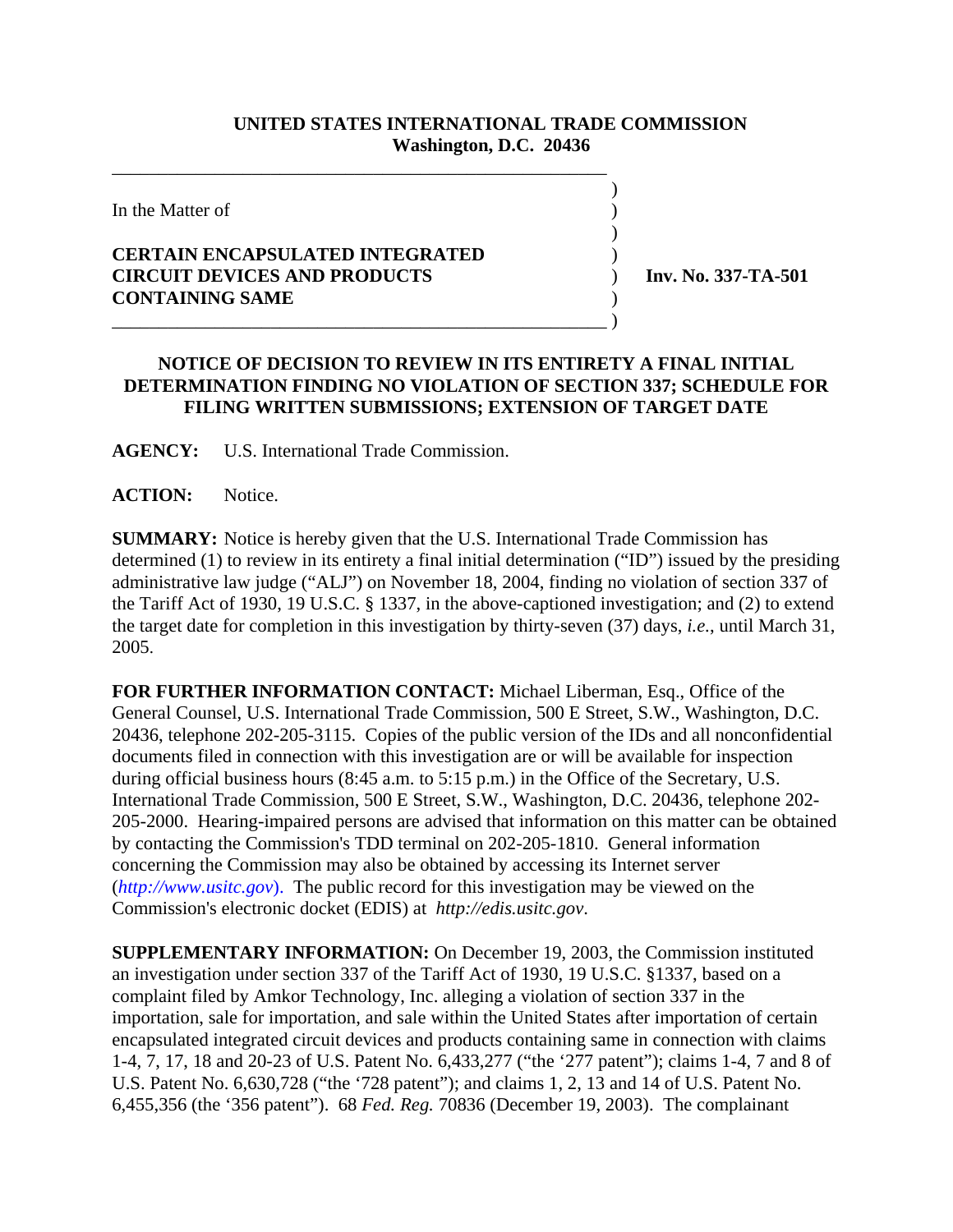named Carsem (M) Sdn Bhd; Carsem Semiconductor Sdn Bhd; and Carsem, Inc. as respondents.

 The evidentiary hearing in this investigation was held from July 6 through July 30, 2004, and August 9 through August 11, 2004. On November 18, 2004, the presiding ALJ issued a final ID finding no violation of section 337. All of the parties to the investigation, including the Commission investigative attorney filed timely petitions for review of various portions of the final ID. Respondents designated their petition to be contingent upon the granting of any other petition for review or upon the Commission's reviewing the ALJ's ID on its own motion pursuant to 19 C.F.R. § 210.44. All parties filed timely responses to the petitions for review.

Having examined the record in this investigation, including the ALJ's final ID, the petitions for review, and the responses thereto, the Commission has determined to review the ID in its entirety. At this time the Commission requests briefing, based on the evidentiary record, that concerns only the issue of claim interpretation. Further briefing may be requested at a later date. The Commission is particularly interested in receiving answers to the following questions:

1. Does the specification of the '277 patent satisfy the "written description" requirement of 35 U.S.C. § 112, ¶ 1 with respect to the claim limitations "fully around a circumference of the die pad" found in claims 2, 3, and 4, and "fully around the die pad" found in claims 21, 22, and 23?

2. How should the following claim limitations be construed:

(a) "fully around a circumference of the die pad" ('277 patent, claims 2, 3, and 4);

(b) "fully around the die pad" ('277 patent, claims 21, 22, and 23);

(c) "surrounding the second surface" ('356 patent, claims 1 and 13);

(d) "the side surface of the die pad includes a means around the circumference of the die pad for vertically locking," ('277 patent, claim 17)?

 In particular, please address whether the claim limitations "fully around a circumference of the die pad" and "fully around the die pad" are indefinite.

3. How should the following claim terms of the '356 patent be construed:

(a) "horizontal peripheral third surface" (claims 1, 13);

(b) "vertical outer peripheral surface" (claims 1, 13); and

(c) "horizontal third surface" (claim 1)?

4. How should the following claim limitations be construed:

(a) "the second surface of the die pad is exposed in the plane of the first exterior surface of the package body" ('277 patent, claim 18); and

(b) "the second surface of each lead is exposed in a horizontal plane of a first exterior surface of the package" ('356 patent, claims 1, 13)?

 In particular, please address how plating affects whether "the second surface of the die pad" in claim 18 of the '277 patent and "the second surface of each lead" in claims 1